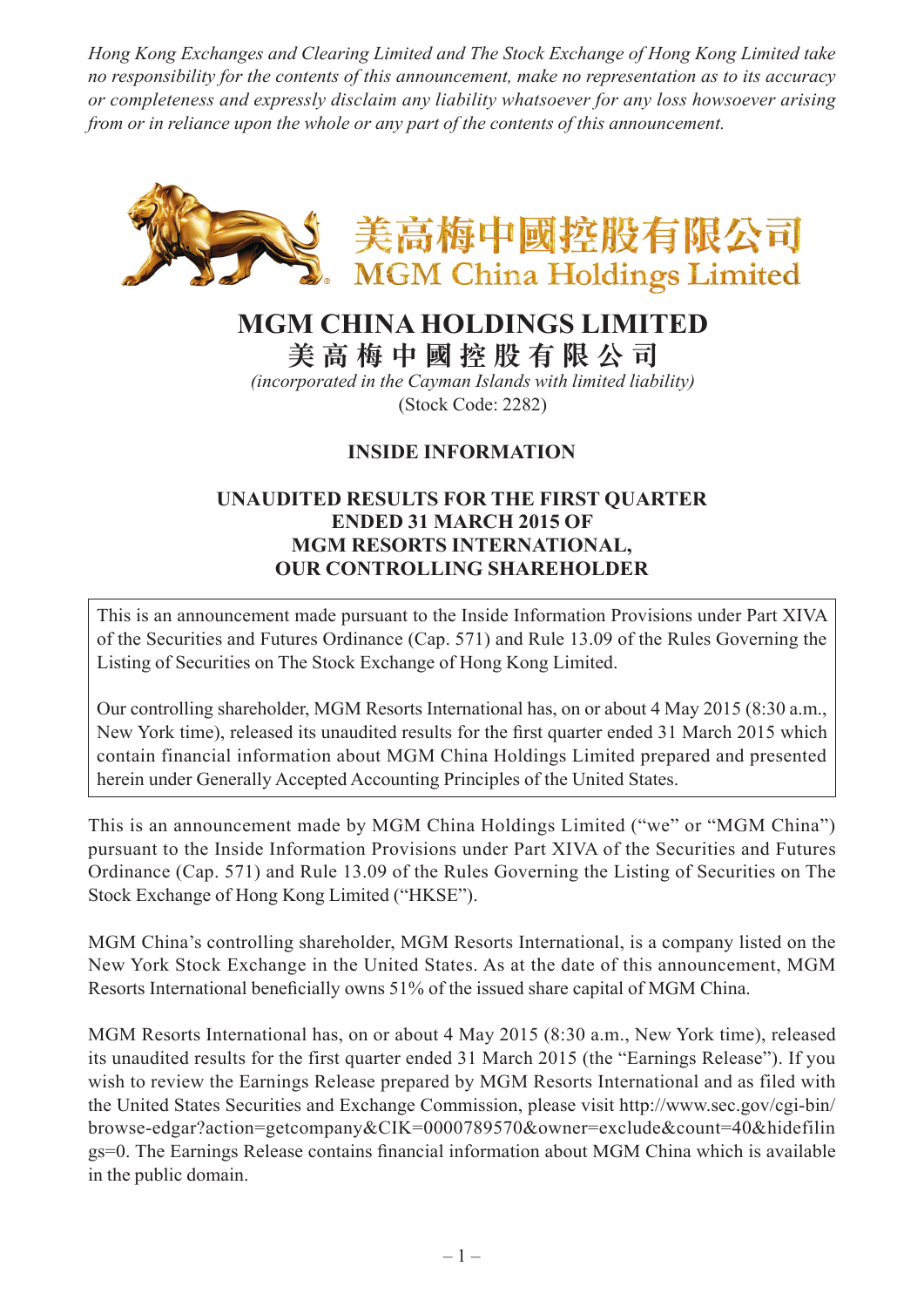The unaudited consolidated financial results of MGM Resorts International, including those contained in the Earnings Release, have been prepared in accordance with the Generally Accepted Accounting Principles of the United States ("US GAAP"), which are different from International Financial Reporting Standards ("IFRS"), which, as a company listed on the Main Board of HKSE, we use to prepare and present the financial information of MGM China.

The unaudited consolidated financial results of MGM Resorts International for the first quarter ended 31 March 2015 included in the Earnings Release include the effect of its consolidation of MGM China, including purchase price adjustments and certain other adjustments to reflect the financial information of MGM China in accordance with US GAAP. As such, the financial information of MGM China in the Earnings Release is not directly comparable to the unaudited consolidated financial results of MGM China prepared in accordance with IFRS. The following table summarizes the reconciliation of the information of MGM China presented in the Earnings Release under US GAAP to the unaudited operating profit of MGM China under IFRS as a result of the abovementioned adjustments. (Note: The amounts are presented here in Hong Kong dollars at the exchange rates at the time of individual transactions during the relevant period.)

|                                       | <b>Three Months</b> |
|---------------------------------------|---------------------|
|                                       | <b>Ended</b>        |
|                                       | 31 March            |
|                                       | 2015                |
|                                       | <b>HK\$'000</b>     |
|                                       | (unaudited)         |
| <b>Operating income under US GAAP</b> | 561,258             |
| Add:                                  |                     |
| Purchase price adjustments, net       | 368,060             |
| Other adjustments, net                | 11,053              |
| <b>Operating profit under IFRS</b>    | 940,371             |

|                                             | <b>Three Months Ended</b> |                 |
|---------------------------------------------|---------------------------|-----------------|
|                                             | 31 March                  |                 |
|                                             | 2015                      | 2014            |
|                                             | <b>HK\$'000</b>           | <b>HK\$'000</b> |
|                                             | (unaudited)               | (unaudited)     |
| <b>Total revenue</b>                        | 4,886,796                 | 7,304,911       |
| <b>Adjusted EBITDA (before the license)</b> |                           |                 |
| fee under the branding agreement)           | 1,258,324                 | 2,007,122       |
| <b>Adjusted EBITDA</b>                      | 1,172,805                 | 1,879,243       |

**Our shareholders and potential investors are advised that the unaudited operating profit and total revenue of MGM China for the three months ended 31 March 2015 under IFRS in the above reconciliation and adjustments herein prepared or presented by MGM China have not been audited or reviewed by MGM China's auditor.**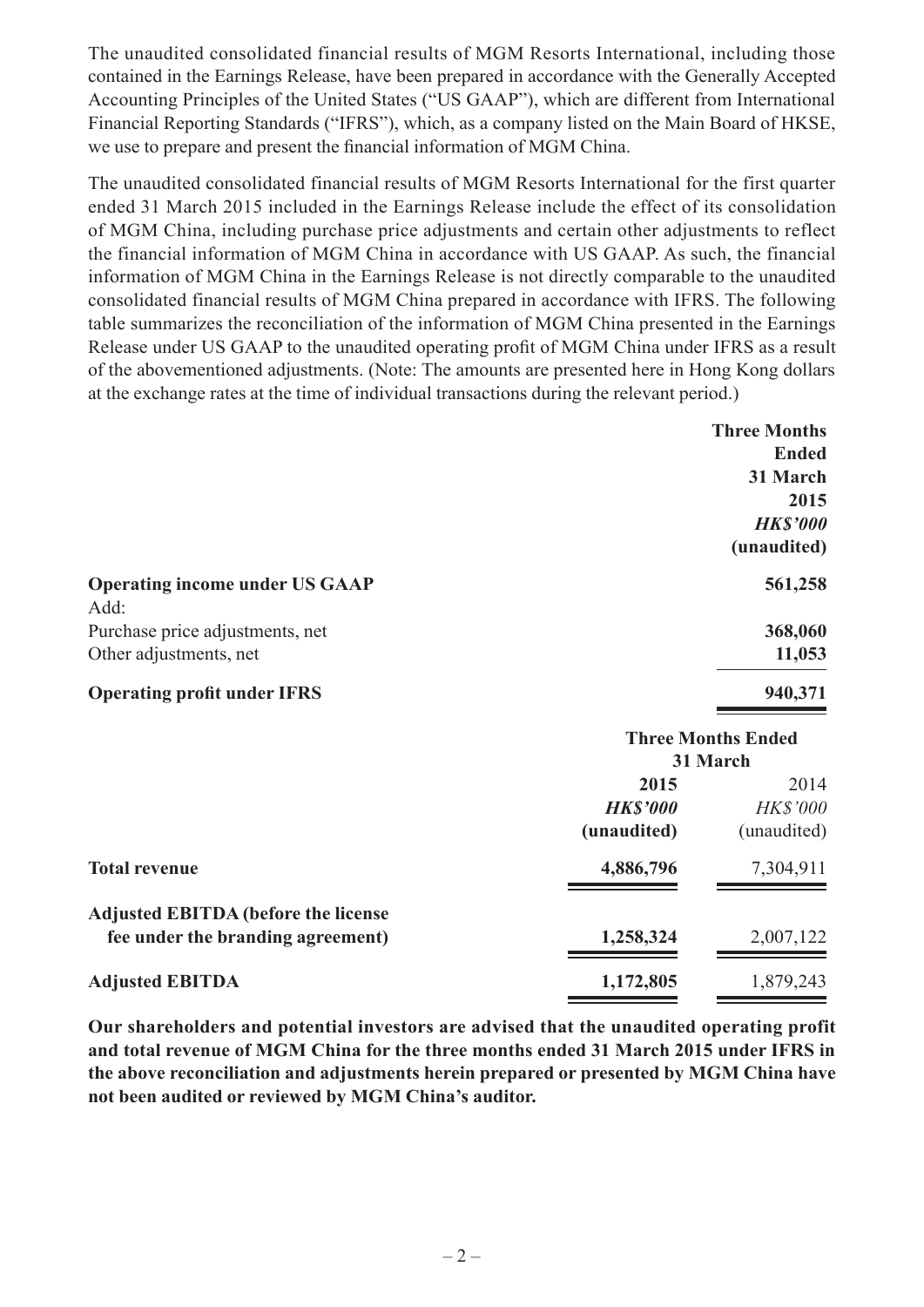# **Summary Statistics**

The following table presents certain selected income statement line items and certain other data of MGM China.

|                                                     | <b>Three months ended</b><br>31 March |                 |
|-----------------------------------------------------|---------------------------------------|-----------------|
|                                                     |                                       |                 |
| (in thousands, except for number of gaming tables)  | 2015                                  | 2014            |
| and slot machines, percentage, and REVPAR)          | <b>HK\$'000</b>                       | <b>HK\$'000</b> |
|                                                     | (unaudited)                           | (unaudited)     |
| Number of VIP gaming tables                         | 188                                   | 234             |
| VIP table games turnover                            | 109,664,413                           | 224,714,627     |
| VIP gross table games win                           | 3,652,409                             | 6,741,612       |
| VIP table games win percentage                      | $3.3\%$                               | $3.0\%$         |
| Average daily gross win per VIP gaming table        | 215.5                                 | 320.4           |
| Number of main floor gaming tables                  | 236                                   | 192             |
| Main floor gross table games win                    | 2,005,293                             | 2,334,316       |
| Average daily gross win per main floor gaming table | 94.5                                  | 135.4           |
| Number of slot machines                             | 1,126                                 | 1,292           |
| Slot machine handle                                 | 9,897,010                             | 12,862,234      |
| Slot machine gross win                              | 409,273                               | 613,258         |
| Slot hold percentage                                | $4.1\%$                               | 4.8%            |
| Average daily win per slot                          | 4.0                                   | 5.3             |
| Commission and discounts                            | (1,292,319)                           | (2,476,873)     |
| Room occupancy rate                                 | 98.0%                                 | 98.5%           |
| REVPAR <sup>(1)</sup>                               | 2,373                                 | 2,335           |

*Note:* (1) Revenue per available room, expressed in Hong Kong dollars, arrived after inclusion of services provided for hotel rooms to certain customers and guests without charges.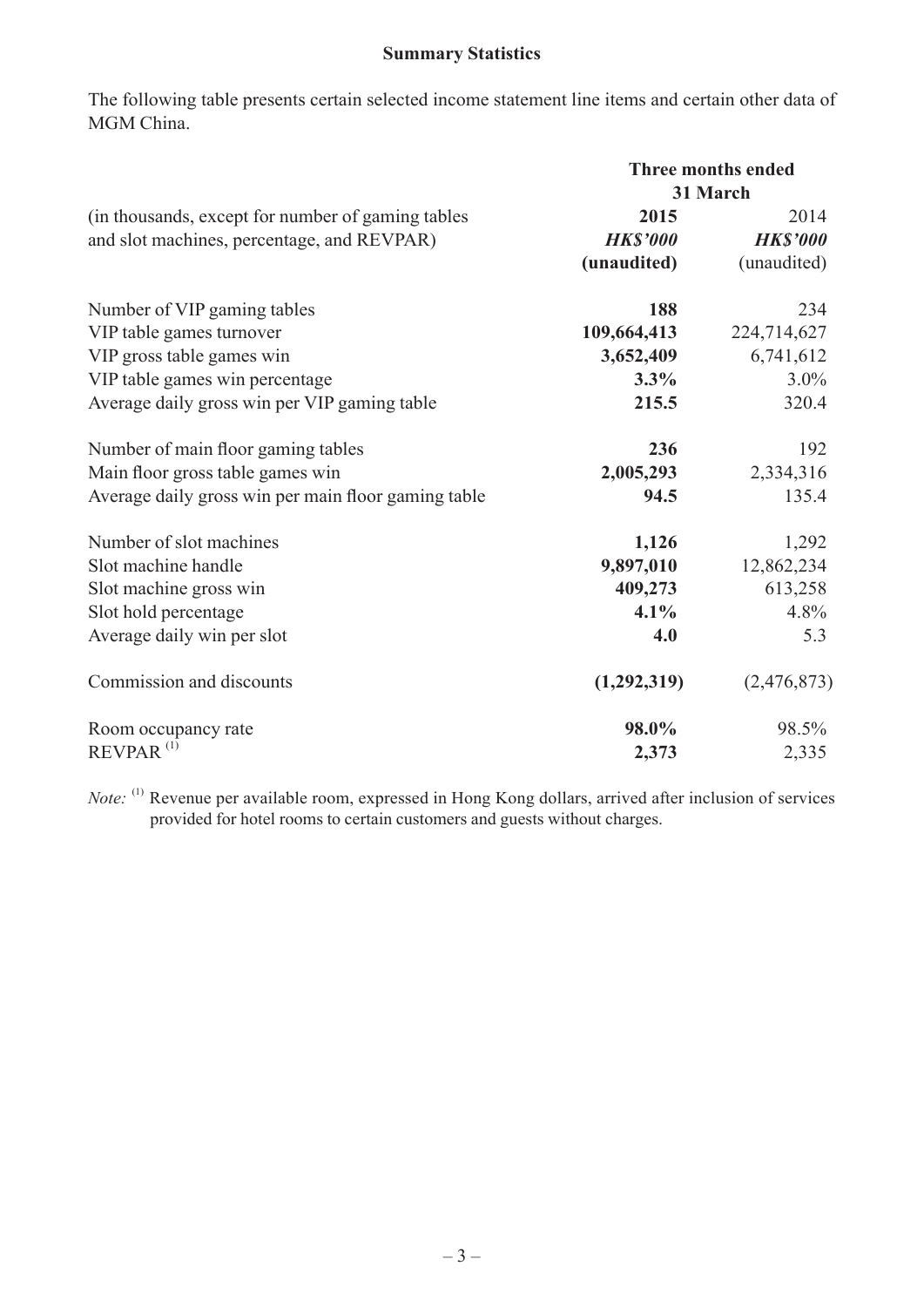With a view to ensuring that all shareholders and potential investors of MGM China have equal and timely access to the information pertaining to MGM China, set forth below are the key highlights of financial information relevant to MGM China published by MGM Resorts International in the Earnings Release. (Unless otherwise provided, all dollars amounts in the Earnings Release are denominated in United States dollars):

## **MGM Resorts International (hereafter the "Company") First Quarter Results**

### **MGM China**

Key first quarter results for MGM China include the following:

- MGM China earned net revenue of \$630 million, a 33% decrease compared to the prior year quarter;
- Main floor table games revenue decreased 13% compared to the prior year quarter;
- VIP table games revenue decreased 45% due to a decrease in VIP table games turnover of 51% compared to the prior year quarter, while hold percentage increased to 3.3% in the current year quarter compared to 3.0% in the prior year quarter;
- MGM China's Adjusted EBITDA was \$148 million, a decrease of 38% compared to the prior year quarter, including \$11 million of license fee expense in the current year quarter compared to \$16 million in the prior year quarter; and
- Operating income was \$72 million compared to \$165 million in the prior year quarter.

MGM China paid a \$400 million dividend in March 2015, of which \$204 million was distributed to MGM Resorts and \$196 million was distributed to noncontrolling interests.

#### **Non-GAAP financial measures**

"Adjusted EBITDA" is earnings before interest and other non-operating income (expense), taxes, depreciation and amortization, preopening and start-up expenses, and property transactions, net. "Adjusted Property EBITDA" is Adjusted EBITDA before corporate expense and stock compensation expense related to the MGM Resorts stock option plan, which is not allocated to each property. MGM China recognizes stock compensation expense related to its stock compensation plan which is included in the calculation of Adjusted EBITDA for MGM China. Adjusted EBITDA information is presented solely as a supplemental disclosure to reported GAAP measures because management believes these measures are 1) widely used measures of operating performance in the gaming industry, and 2) a principal basis for valuation of gaming companies.

Management believes that while items excluded from Adjusted EBITDA and Adjusted Property EBITDA may be recurring in nature and should not be disregarded in evaluation of the Company's earnings performance, it is useful to exclude such items when analyzing current results and trends compared to other periods because these items can vary significantly depending on specific underlying transactions or events that may not be comparable between the periods being presented. Also, management believes excluded items may not relate specifically to current operating trends or be indicative of future results. For example, pre-opening and start-up expenses will be significantly different in periods when the Company is developing and constructing a major